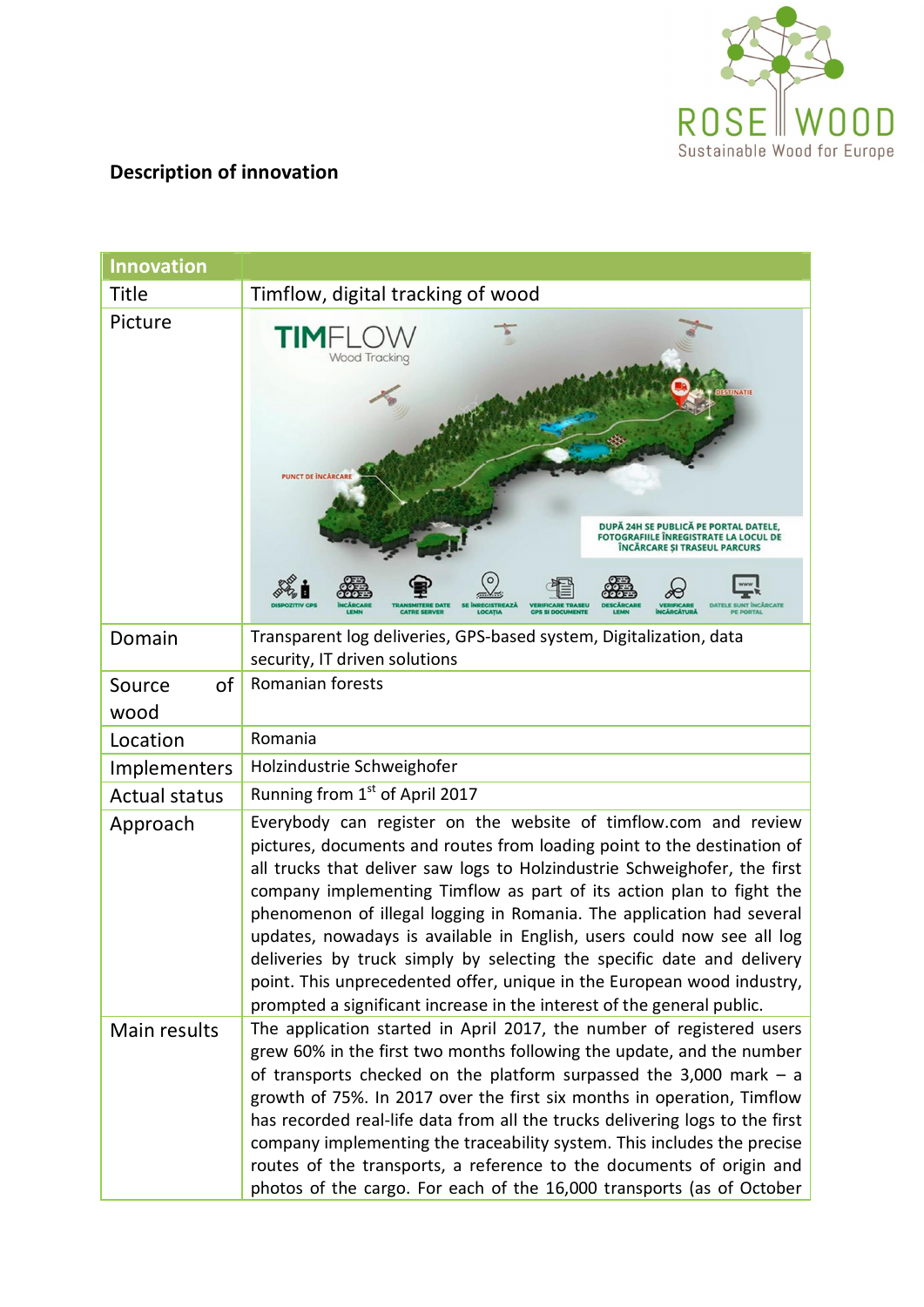

|                        | 2017) a unique dataset is stored securely on the Timflow servers. In<br>order to better involve the public and other stakeholders, a dedicated<br>Facebook page was launched as well.                                                                                                                                                                                                         |
|------------------------|-----------------------------------------------------------------------------------------------------------------------------------------------------------------------------------------------------------------------------------------------------------------------------------------------------------------------------------------------------------------------------------------------|
| Lessons<br>learned     | The stakeholders and users were asked what they think of the system<br>and it was improved accordingly. Due to major update with new facility<br>such as users could see all log deliveries simply by selecting specific<br>dates, the public engagement increased significantly. Nowadays,<br>Timflow is a unique traceability system, unparalleled in the entire<br>European wood industry. |
| Contact<br>information | Hannes Plackner, Timflow project manager<br>https://www.timflow.com/contact                                                                                                                                                                                                                                                                                                                   |
| Link to<br>website     | www.timflow.com                                                                                                                                                                                                                                                                                                                                                                               |
| Code                   | <b>IN RO 01</b>                                                                                                                                                                                                                                                                                                                                                                               |